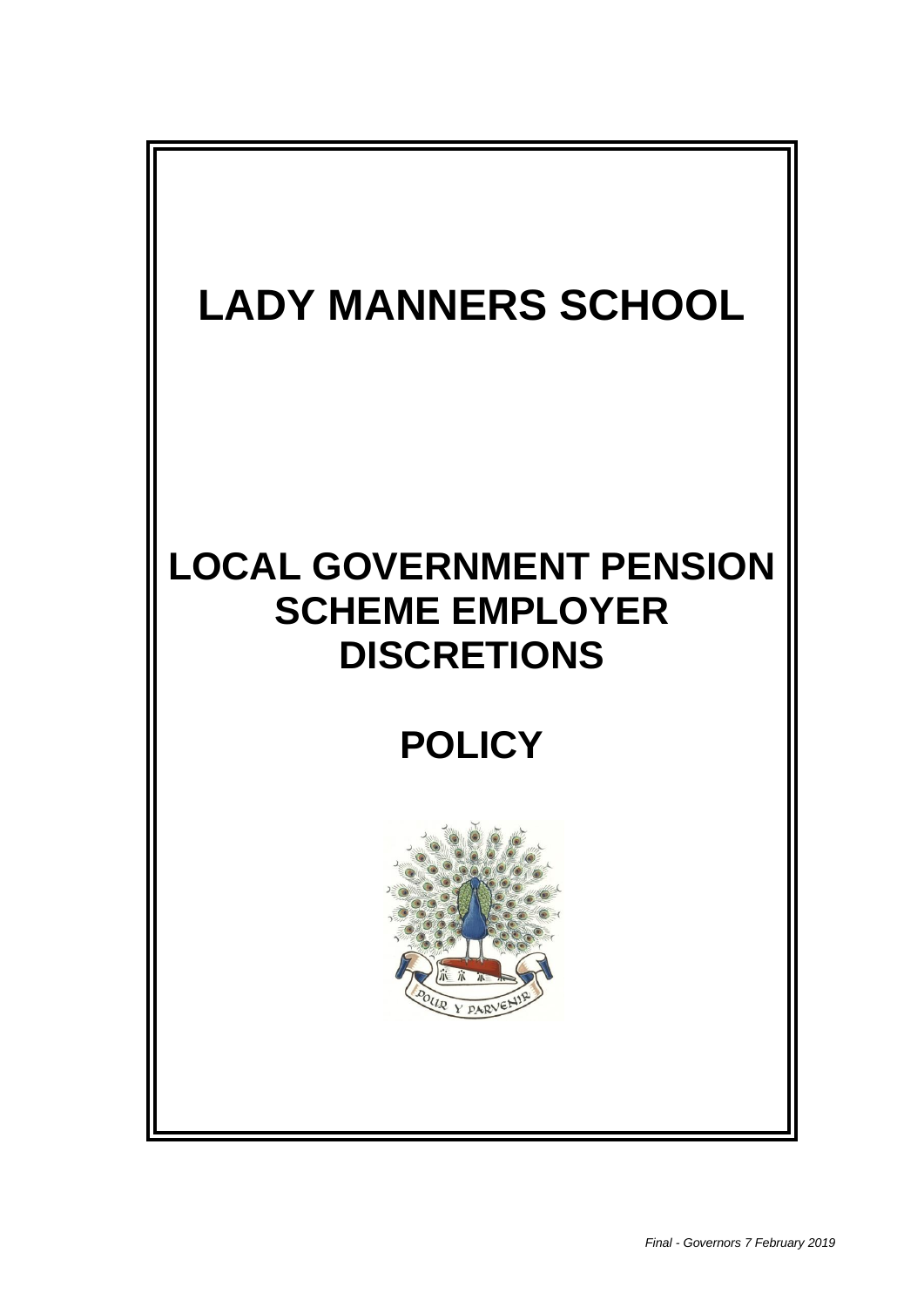# **AIMS STATEMENT**

At Lady Manners School we strive to attain the highest standards in our work, have respect for others and develop our individual talents.

## **INTRODUCTION**

Lady Manners School operates two pension schemes; the Local Government Pension Scheme (LGPS) (for support staff) and the Teachers' Pension Scheme (TPS) (for teaching staff).

The Local Government Pension scheme requires the school, as an employer, to specify the approach to various scheme discretions which are detailed in this policy.

# **DISCRETIONS IN RELATION TO ACTIVE MEMBERS OR LEAVERS FROM 1 APRIL 2014**

### **Additional Pension Contribution - Regulation 16(2)(e) and 16(4)(d)**

The employer can decide whether, how much, and in what circumstances to contribute to a shared cost Additional Pension Contribution (APC).

An APC is payment of pension contributions to cover a break in pensionable service. If the break in service is an authorised break (for example, the period of nil pay during maternity leave) and the person opts to pay for the break within 30 days from the end of the break, the shared cost APC automatically applies. The shared cost is split two thirds employer, one third scheme member.

The Personnel Committee of the Governing Body will consider a shared cost APC in exceptional circumstances, where a person opts to pay for the break after 30 days up to a period of 12 months, from the end of the break.

If the person opts to pay an APC to buy extra pension the shared cost option does not apply.

### **Calculation of Assumed Pensionable Pay (APP) – Regulation 7 (21)**

Where APP applies, regulation 21(4) sets out how APP is calculated. However, there may be occasions where the outcome of the prescribed calculation is, in the employer's opinion, materially lower than the actual level of pensionable pay the member would normally receive had they been at work. In these circumstances, the employer may substitute a higher level of pensionable pay than the APP value to reflect the level of pay the member would normally have received when calculating APP.

If the member has not received any pensionable pay in the previous 12 months, this does not prevent an employer from making a determination to substitute a higher level of pensionable pay.

The Personnel Committee of the Governing Body will consider substituting a higher level of pensionable pay that the APP value on a case by case basis.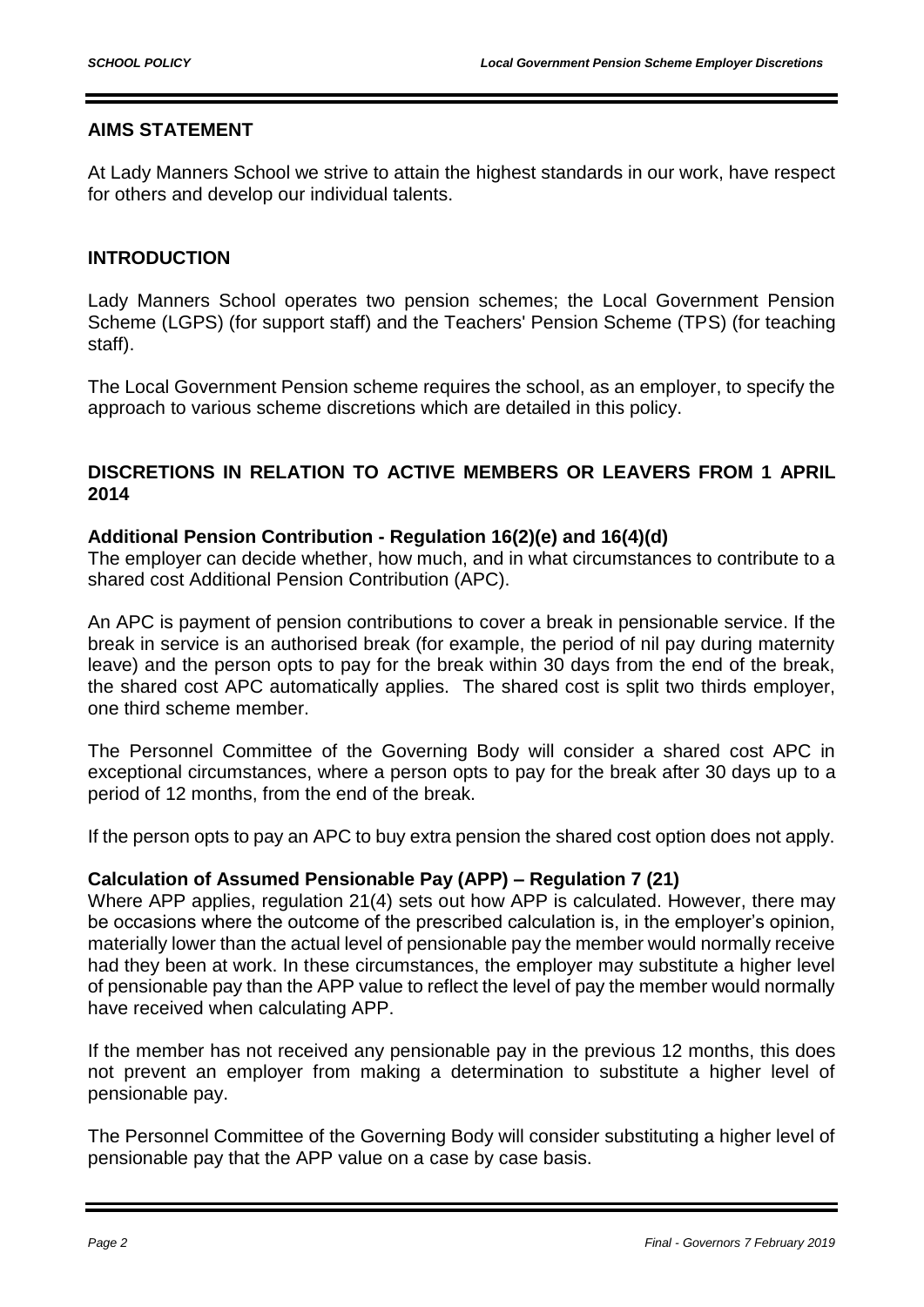# **Flexible Retirement - Regulation 30(6) and Transitional Provision Regulation 11(2)**

The employer can decide whether all or some pension benefits can be paid if an employee reduces their hours or grade on flexible retirement.

The Personnel Committee of the Governing Body will allow all pension benefits to be paid.

## **Flexible Retirement (Routine Cases) - Regulation 30(8)**

The employer can decide whether to waive, in whole or in part, actuarial reduction on pension benefits paid on flexible retirement.

The Personnel Committee of the Governing Body will not waive the actuarial reduction for routine flexible retirements.

# **Policy for Flexible Retirement (Routine Cases)**

The employer can consent to a reduction in an employee's hours or grade and consent to the release of pension benefits where the employee is aged 55 and over.

For the purpose of this policy, requests for flexible retirement can be categorised as follows:

- Category one Employee is age 60 or over. There is no cost to the school as the employee is at, or past, their earliest retirement date. If the Rule of  $85<sup>1</sup>$  is not met the pension benefits will be reduced to reflect early payment.
- Category two Employee is age 55 or over but less than age 60 and does not meet the Rule of 85 until on or after their 60th birthday. In this case the regulations allow for the cost of the early payment of pension benefits to be borne by the employee so as to avoid a pension fund shortfall. The benefits are actuarially reduced to reflect early payment.
- Category three Employee is age 55 or over but less than 60 and does meet the Rule of 85 either at the date of flexible retirement or at a later date that is before their 60th birthday. In this case the employer would have to meet the Pension Fund shortfall arising from the early payment of pension benefits from the date when the Rule of 85 is met.

For those cases that fall within categories one and two above, the general policy is to consent to the payment of benefits from the Local Government Pension Scheme subject to a reduction of half of the employee's contractual hours.

A reduction of less than half of the employee's contractual hours may be considered:

i) In exceptional circumstances, and provided that this would also bring an ongoing financial benefit to the school or

ii) Where the needs of the school require a working pattern that constitutes more than half the contractual hours.

<u>.</u>

<sup>1</sup> The Rule of 85 is where the sum of the scheme member's age plus period of membership in the Pension Scheme (both in whole years) is 85 or greater.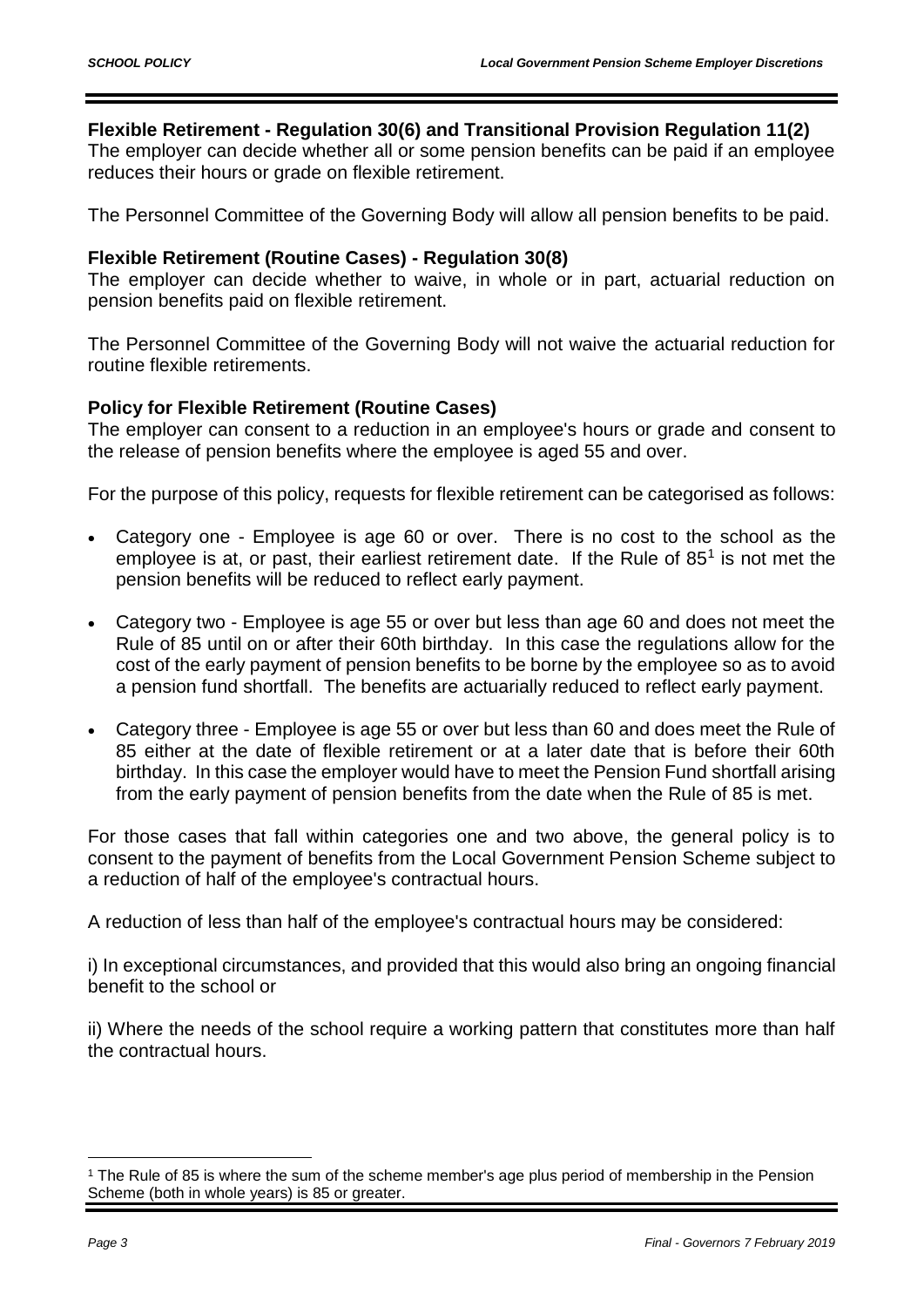The Personnel Committee of the Governing Body, taking account of HR, legal and financial advice under the established process, makes the decision regarding routine cases of flexible retirement.

Where the benefits payable are reduced to reflect early payment the employer can agree to waive in whole or in part the reduction and pay the cost to the pension fund. It is the school's policy, as a general rule, not to agree to this. However, the Personnel Committee will consider applications where it is considered that it would be in the school's interests to meet this cost.

For category three cases, as there would be a cost to the school, the general policy is not to agree to the early release of pension benefits. However, where it is considered to be in the school's interests, taking into account all the relevant factors including the cost, the Personnel Committee will consider category three applications for flexible retirement.

In every case the needs of the school will be paramount.

The current policy does not provide for flexible retirement for a grade reduction. Further guidance will be formulated if the policy needs to be extended to include this.

# **Increases in hours after taking flexible retirement**

Where an employee has been allowed to reduce their hours for the purposes of flexible retirement they will not be allowed to increase them on a permanent basis. Where it is in the school's interest, a temporary increase in hours for a period not exceeding six months can be permitted. The temporary increase in hours will be authorised by the Headteacher.

An employee who has reduced their hours and taken flexible retirement must only be allowed to work additional hours or overtime at the same level that applied prior to the reduction in contractual hours. The aim is to prevent employees compensating for a reduction in contractual hours by working additional hours and overtime. The Headteacher will approve requests for temporary increases in additional hours and overtime in advance.

# **Appeals**

An employee who is dissatisfied with the Personnel Committee's decision in response to a request for flexible retirement can appeal in writing within 14 days of receiving the decision to the Chair of the Governing Body.

Category three - where a reduction in hours has been approved but the application for the payment of pension benefits on flexible retirement is refused, a dissatisfied employee can appeal under the pensions internal dispute resolution procedure.

Details of the internal dispute resolution procedure can be found in **APPENDIX 1.**

# **Retirement at age 55 - Regulation 30(8)**

An employer can decide whether to waive, in whole or in part, actuarial reduction on benefits which a member voluntarily draws before normal pension age.

The Personnel Committee of the Governing Body will not waive any actuarial reduction on benefits which a member voluntarily draws before normal pension age.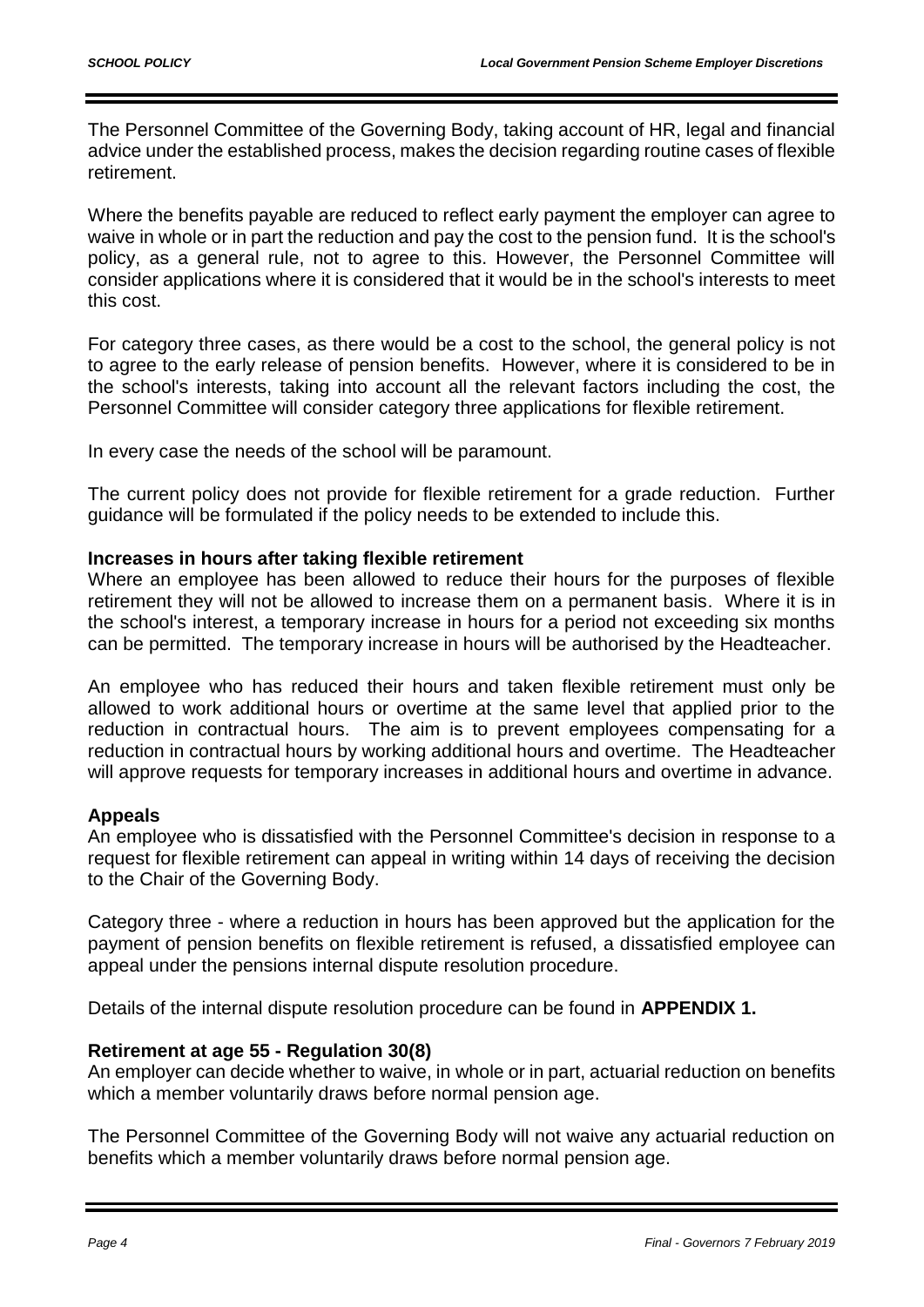## **Switching on the Rule of 85 - Transitional Provision Schedule 2, paragraph 2(2)**

An employer can decide to "switch on" the 85 year rule for a member voluntarily drawing benefits on or after age 55 and before age 60.

The Personnel Committee will not switch on the 85 year rule for a member voluntarily drawing benefits on or after age 55 and before age 60.

## **Compassionate Grounds - Transitional Provision 3(1), Transitional Provision Schedule 2, paragraph 2(1) and 2(2), B30(5) and B30A(5)**

An employer can decide to waive any actuarial reduction on pre and/or post April 2014 benefits paid early on compassionate grounds.

Such cases will be taken to the Personnel Committee in order for it to consider whether an actuarial reduction is appropriate.

## **Additional Pension - Regulation 31**

An employer can decide to grant additional pension to an active member, or within six months of ceasing to be an active member, by reason of redundancy or business efficiency (by up to £6,500 p.a.)

The Personnel Committee will not grant any additional pension to an active member, or within six months of ceasing to be an active member, by reason of redundancy or business efficiency.

# **DISCRETIONS IN RELATION TO SCHEME MEMBERS WHO CEASED ACTIVE MEMBERSHIP ON OR AFTER 1 APRIL 2008 AND BEFORE 1 APRIL 2014**

### **Early Payment of Deferred Benefits - Regulation B30(2)**

An employer can decide to grant application for the early payment of deferred benefits on or after age 55 and before age 60.

The Personnel Committee will grant application for the early release of deferred benefits on or after age 55 and before age 60 where there is no cost to the school.

### **Compassionate Grounds - Regulation 30(5)**

An employer can decide whether to waive, on compassionate grounds, the actuarial reduction applied to deferred benefits paid early under B30

Such cases will be taken to the Personnel Committee in order for it to consider whether an actuarial reduction is appropriate.

### **Suspended Tier 3 Ill Health - Regulation 30A(3)**

An employer can decide to grant an application for early payment of a suspended tier three ill health pension on or after age 55 and before age 60.

The Personnel Committee will grant an application for early payment of a suspended tier three ill health pension on or after age 55 and before age 60, where there is no cost to the school.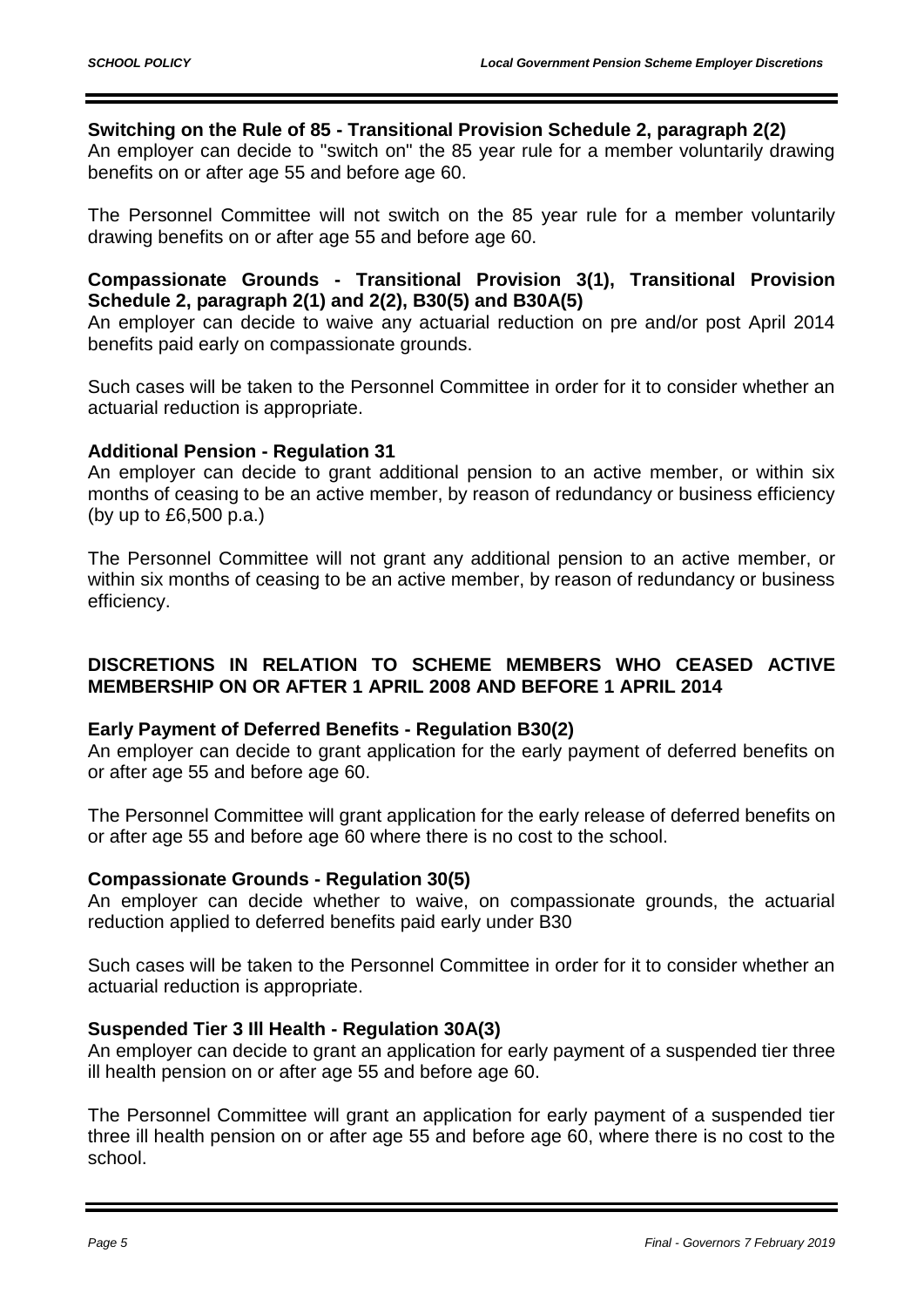## **Compassionate Grounds - Regulation 30A(5)**

An employer can decide whether to waive, on compassionate grounds, the actuarial reduction applied to benefits paid early under B30A.

Such cases will be taken to the Personnel Committee in order for it to consider whether an actuarial reduction is appropriate.

# **DISCRETIONS IN RELATION TO SCHEME MEMBERS WHO CEASED ACTIVE MEMBERSHIP ON OR AFTER 1 APRIL 1998 AND BEFORE 1 APRIL 2008**

## **Early Payment - Regulation 31(2)**

An employer can decide whether to grant application from a post 31 March 1998/pre 1 April 2008 leaver for early payment of benefits on or after age 50/55 and before age 60.

The Personnel Committee will grant an application from a post 31 March 1998/pre 1 April 2008 leaver for early payment of benefits on or after age 50/55 and before age 60, where there is no cost to the school.

### **Compassionate Grounds - Regulation 31(5)**

An employer can decide whether to waive, on compassionate grounds, the actuarial reduction applied to benefits paid early for a post 31 March 1998/pre 1 April 2008 leaver.

Such cases will be taken to the Personnel Committee in order for it to consider whether an actuarial reduction is appropriate.

### **Optant Out Payments - Regulation 31(7)**

An employer can decide whether pre 1 April 2008 employee optant outs should have benefits paid from the normal retirement date (NRD).

The Personnel Committee will allow pre 1 April 2008 employee optant outs to only get benefits paid from normal retirement date (NRD).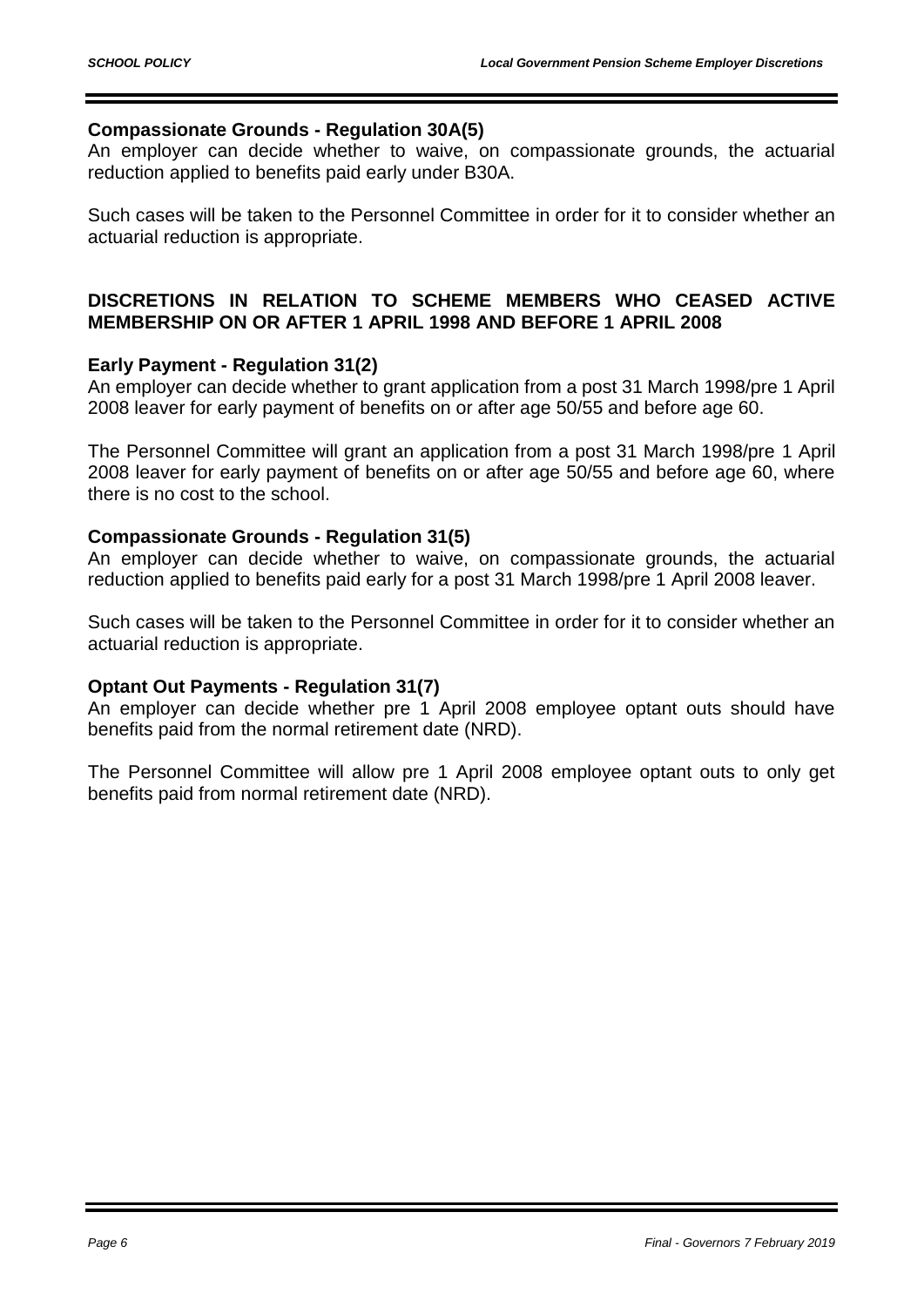## **APPENDIX 1**

# **ADJUDICATION OF DISAGREEMENTS PROCEDURE**

The Local Government Pension Scheme has a disputes procedure which aims to resolve matters locally, wherever possible.It is a two stage process, although most cases are normally resolved before stage 2.

If a member is dissatisfied with a decision made regarding their pension scheme benefits they should initially contact the Pensions Section explaining what they feel is wrong. The Pensions Section will then review the case and provide a reply. Most cases are solved at this point. However, if this does not resolve the dispute the process is as follows:

# **Stage 1**

If the employer has made the decision that the member is disputing, the member can make a formal complaint in writing to the Clerk to Governors using the IDRP form available on the link below. The complaint should be made within 6 months of the date of the original decision.

A Staff Appeals Committee comprising three governors (excluding any governors previously involved and staff governors) will consider the complaint as soon as possible (and within 3 months of the receipt of the complaint) and is a formal review of the initial decision and an opportunity to reconsider the matter.

The employer will ensure that the Pensions Section is aware of the dispute.

If the member is disputing the decision of Derbyshire County Council as administering authority the IDRP form should be sent to Kay Riley, Assistant Director of Legal Services.

The disputes procedure only applies to the main pension scheme and can not be used for other areas such as awards of compensation.

# **Stage 2**

You can ask the pension scheme administering authority to take a fresh look at your complaint in any of the following circumstances:

- you are not satisfied with the adjudicator's first-stage decision,
- you have not received a decision or an interim letter from the adjudicator, and it is 2 months since you lodged your complaint.

This review would be undertaken by a person not involved in the first stage decision.

You will need to send your complaint in writing to the pension scheme administering authority:

- within 6 months of the date of the adjudicator's decision, or
- within 9 months from the date you submitted your complaint if the adjudicator has not given you a decision within 3 months of the date you originally submitted your complaint, or